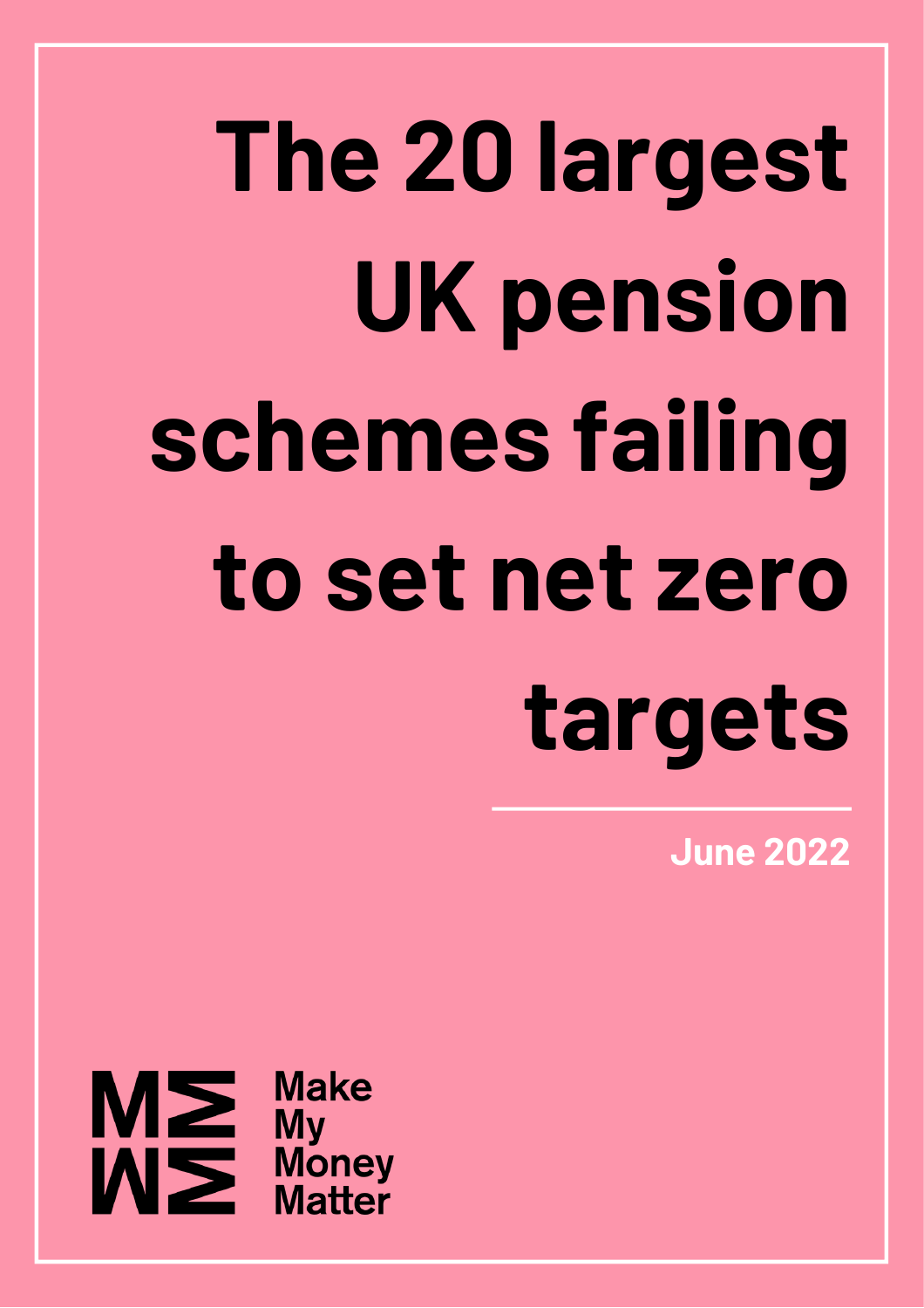#### **Overview**

Research from Make My Money Matter has previously shown that 70% of the largest UK pension schemes have failed to make robust net zero commitments.\*

Today, our new analysis reveals the largest 20 schemes which have still not set net zero targets.\*\* These 20 schemes – including many sponsored by household name brands – represent an astonishing £200 billion of UK pension money.

Based on market averages investments this size could enable 24 million tonnes of carbon each year.\*\*\* This equates to the carbon footprint of more than 3 million UK citizens.\*\*\*\*

Ironically, many of these 20 schemes are sponsored by high-profile brands which have set net zero targets for their corporate businesses. This contradiction means that the billions managed by these corporate pensions could be directly undermining the steps taken by those businesses to tackle climate change.

The list of the UK's 20 largest pension schemes (in alphabetical order) which are yet to set net zero commitments:

- 1. BMW Operations Pension Scheme
- 2. Boots Pension Scheme
- 3. BP Pension Fund
- 4. British Airways Pension Schemes (Airways Pension Scheme and New Airways Pension Scheme)
- 5. British Coal Staff Superannuation Scheme
- 6. British Steel Pension Scheme (Tata Steel)
- 7. Centrica Pension Schemes
- 8. Diageo Pension Scheme
- Ford Salaried; Hourly Paid Contributory & Senior Staff Pension Funds 9.
- 10. IBM Pension Plan
- 11. ICI Pension Fund
- 12. Lothian Pension Fund
- 13. Mineworkers' Pension Scheme
- 14. Northern Ireland Local Government Officers' Superannuation Committee
- 15. Prudential Staff Pension Scheme Defined Benefit Section
- 16. RWE Group pension scheme
- 17. Santander Group Pension Scheme
- 18. Shell Contributory Pension Fund
- 19. Vodafone Group Pension Scheme
- Zurich Financial Services UK Pension Scheme 20.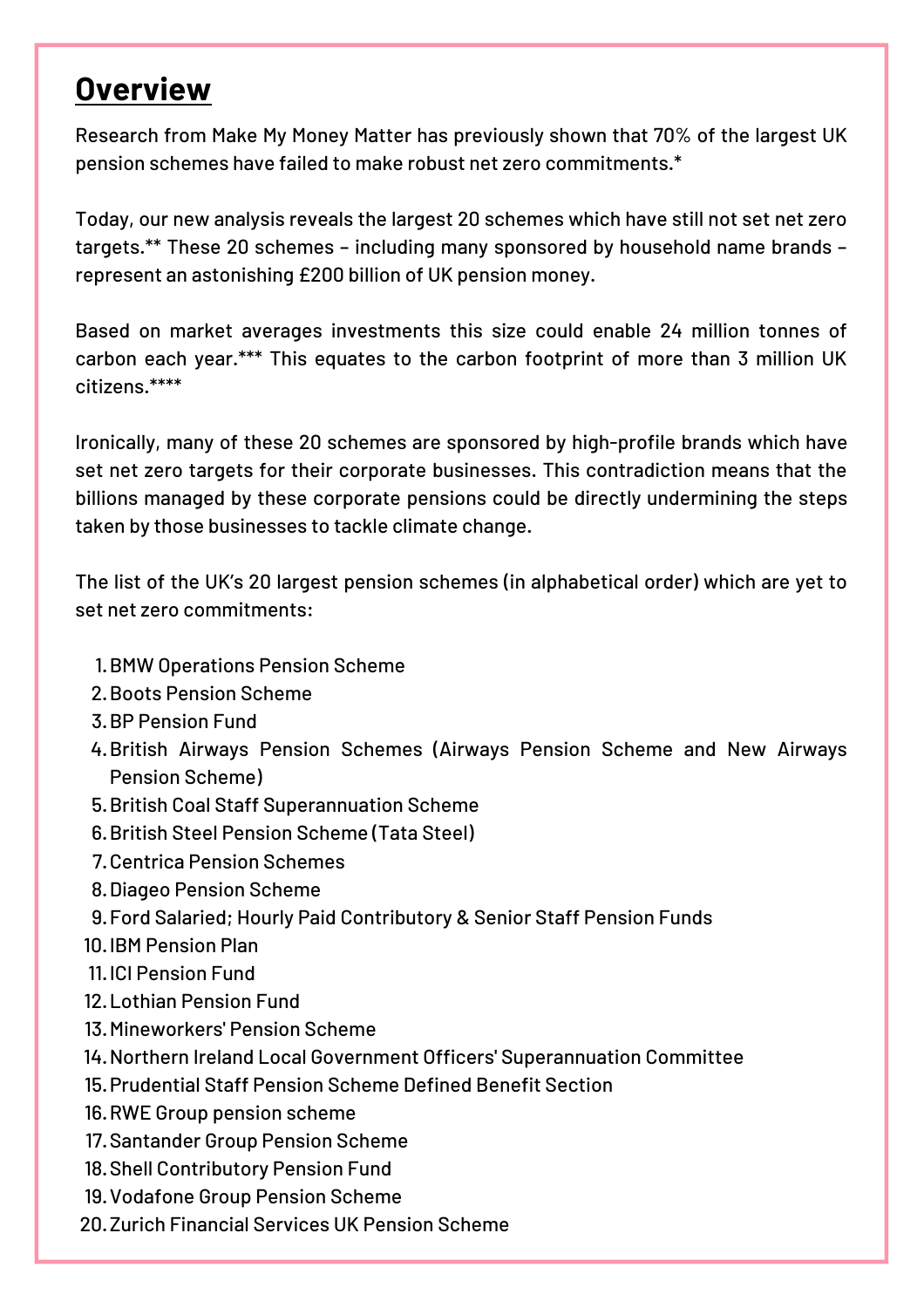**The list of schemes which have not set net zero goals includes the following corporate sponsors:**

- **BMW, which has an organisational 2050 net zero target, including a 40% reduction in emissions generated by its vehicles by 2030.**
- **Boots, which is committed to achieve complete net zero emissions by 2040.**
- **Ford, which has committed to reaching carbon neutrality by 2050, including reducing absolute emissions from its global operations by 76% by 2035.**
- **IBM, which has committed to achieve net zero by 2030, and met its target to reduce carbon emissions by 40% by 2025 six years early in 2019.**
- **Vodafone, which has a target to reach net zero by 2040, including fully abating scope 1 and 2 emissions, and halving scope 3, by 2030.**

The stark contrast in some cases between action on corporate sustainability and lack of net zero commitments by their pension schemes highlights the enormous, untapped potential of pension investments in tackling climate change.

Make My Money Matter believes if we are to tackle the climate crisis, this power must urgently be harnessed. As a result, Make My Money Matter calls on all pension schemes particularly those listed above - to take immediate action and set robust net zero goals, and for all businesses to integrate pensions into their sustainability strategies.

The research also includes two local government schemes – Northern Ireland Local Government Officers' Superannuation Committee and Lothian Pension Fund – which have yet to make net zero commitments despite a number of other local government schemes having done so.

#### **Conclusion**

With £2.7 trillion in UK pensions – the power of these investments is extraordinary. But often, without us knowing, this money is invested in ways that are destroying the planet. From funding fossil fuels to driving deforestation, our money not only contradicts our values, but it also jeopardises the very futures we want to retire into.

That's why Make My Money Matter is calling for **all pension schemes to make robust net zero commitments - including halving emissions by 2030 - set firm targets, develop clear plans, and begin immediate implementation for real world impact.**

In taking these steps, all pension schemes can demonstrate they are prepared to listen to climate science, respond to the demand of pension members, protect our savings and take advantage of the economic opportunities presented by the green transition.